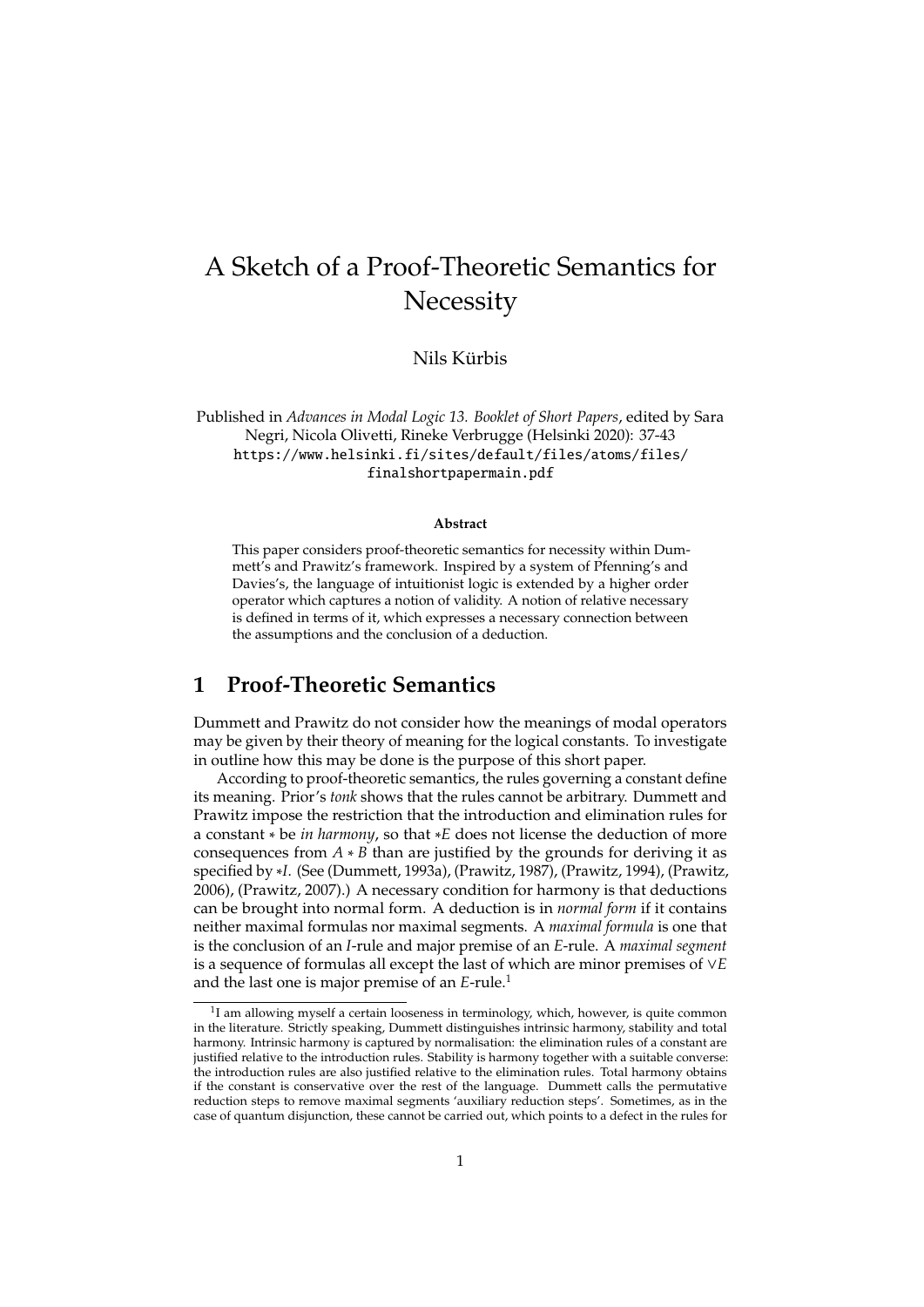Deductions in intuitionist logic **I** normalise (Prawitz, 1965, Ch 4):

$$
\begin{array}{cccc}\n & & & & & & & [A]^i & [B]^j \\
\downarrow & & & & \Pi & \Sigma \\
\hline\n\vdots & & & & \downarrow & \mathbb{R} \\
 & & & A \vee B & & & \mathbb{C} \\
 & & & & & \mathbb{C} \\
 & & & & & \mathbb{C} \\
 & & & & & \mathbb{C} \\
 & & & & & \mathbb{C} \\
 & & & & & \mathbb{C} \\
 & & & & & \mathbb{C} \\
 & & & & & \mathbb{C} \\
 & & & & & \mathbb{C} \\
 & & & & & \mathbb{C} \\
 & & & & & \mathbb{C} \\
 & & & & & \mathbb{C} \\
 & & & & & \mathbb{C} \\
 & & & & & & \mathbb{C}\n\end{array}
$$

$$
\wedge I: \quad \frac{A}{A \wedge B} \qquad \qquad \wedge E: \quad \frac{A \wedge B}{A} \qquad \frac{A \wedge B}{B}
$$

The constants occur only in conclusions of *I*-rules and major premises of *E*-rules. Thus the conditions for using an *I*-rule and the consequences of using an *E*-rule are given independently of the constants.

The rules of**I** exemplify Dummett's notions of *full-bloodedness* and *molecularity* in the theory of meaning (see (Dummett, 1993b), (Dummett, 1993c)). A fullblooded theory of meaning characterises the knowledge of speakers in virtue of which they master a language in such a way that it exhibits how a speaker who does not yet understand an expression could acquire a grasp of it. A molecular theory of meaning does so piecemeal and specifies the meanings of the expressions of a language one group of expressions at a time. A speaker need not understand the constants of**I**in order to be informed about the conditions for the application of their *I*- and *E*-rules. To understand the grounds for deriving a formula with ∗ as main operator, or to understand the consequences that follow from it, a speaker only needs to grasp the meanings of some sentences, but not any sentences containing ∗. A speaker who does not already know the meanings of the constants of intuitionist logic could acquire a grasp of their meanings by learning the rules of inference of **I**. The rules are *informative*: the grounds and consequences of a formula with ∗ as main operator are given without reference to ∗. Its meaning is specified without presupposing that ∗ already has meaning.

Contrast the rules of **I** with standard rules for  $\Box$  in **S4**:

$$
\Box I: \quad \frac{A}{\Box A} \qquad \qquad \Box E: \quad \frac{\Box A}{A}
$$

where in  $\Box I$  all assumption on which *A* depends have the form  $\Box B$ . The conditions for applying  $\Box I$  are not given independently of  $\Box$ . Thus they presuppose that  $\square$  is meaningful. Hence they do not define its meaning. Put in terms of speakers' understanding, to be able to use □I and to infer a formula of

the connective from the meaning-theoretical perspective (Dummett, 1993a, 250, 289). Dummett observes that normalisation implies that each logical constant is conservative over the rest of the language (Dummett, 1993a, 250) and conjectures that 'intrinsic harmony implies total harmony in a context where stability prevails' (Dummett, 1993a, 290). Dummett and Prawitz only count those segments as maximal that begin with the conclusion of an introduction rule. The more general notion used here is found in (Troestra and Schwichtenberg, 2000). It is required for philosophical reasons. For more on these issues, see (Kürbis, 2019, Ch 2).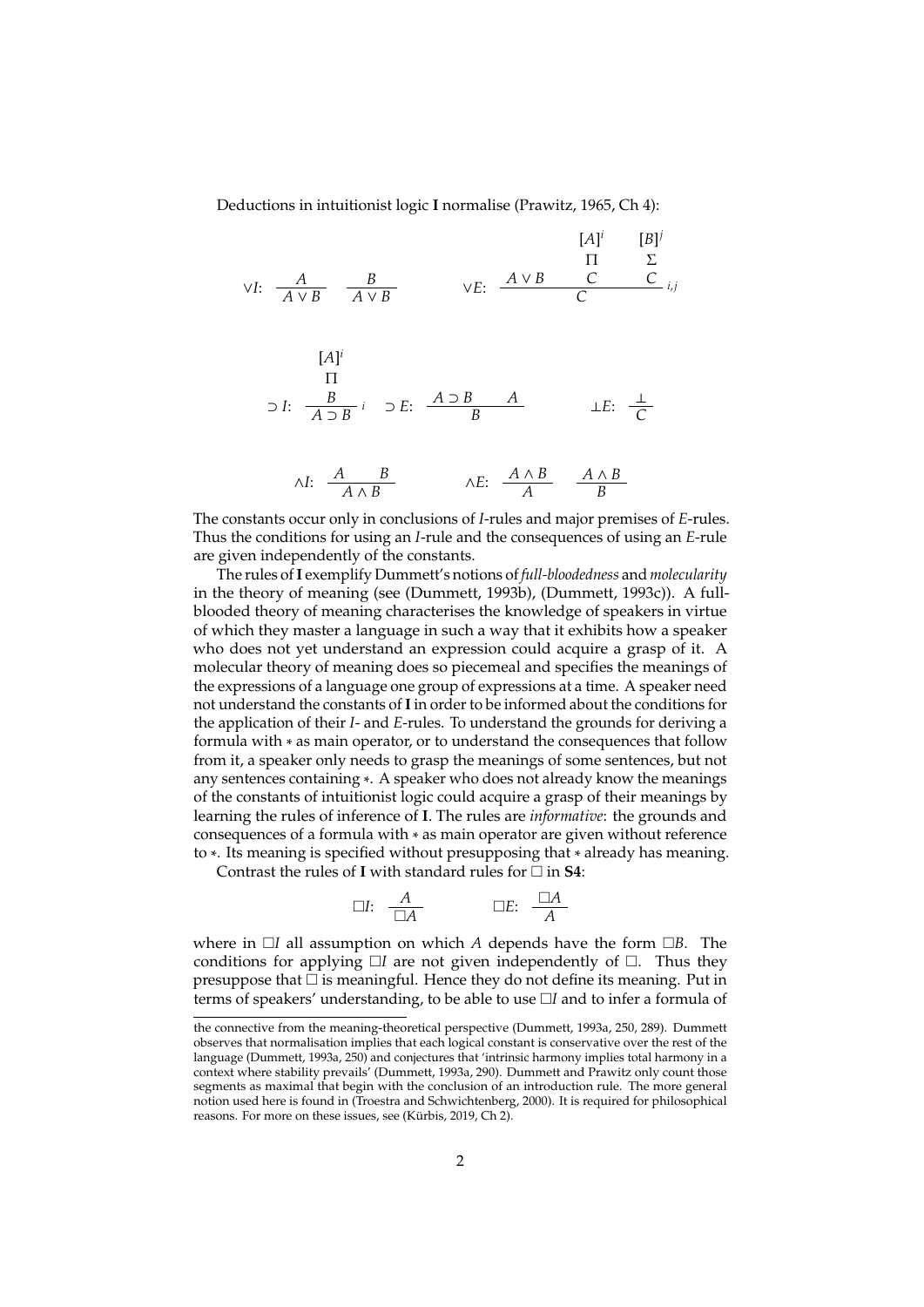the form  $\Box A$ , a speaker already needs to know how to use formulas of the form *B* in deductions, and so the speaker already needs to know the meaning of *B*. Thus a speaker could not acquire a grasp of the meaning of  $\Box$  by being taught those rules. As a definition of the meaning of  $\Box$ , these rules are circular. The *I*-rule for  $\Box$  presupposes that  $\Box$  already has meaning.<sup>2</sup>

I propose that for the rules governing ∗ to define its meaning, they must satisfy a *Principle of Molecularity*: ∗ must not occur in the premises and discharged hypotheses of its *I*-rules, nor in any restrictions on their application, and ∗ must not occur in the minor premises and discharged hypotheses of its *E*-rules, nor in any restrictions on their application. Generalising, there should be no sequence of constants ∗1...∗*<sup>n</sup>* such that the rules for ∗*<sup>i</sup>* refer to ∗*<sup>j</sup>* , *i* < *j*, and the rules for ∗*<sup>n</sup>* refer to  $*_{1}$ .

A promising system of modal logic from the present perspective was formalised by Pfenning and Davies (Pfenning and Davies, 2001). It is based on Martin-Löf's account of judgements. They distinguish the judgment that a proposition is *true* from the judgement that a proposition is *valid*.  $\vdash$  is interpreted as a hypothetical judgement. Validity is defined in terms of truth and hypothetical judgements, where · marks an empty collection of hypotheses and  $Γ$  are hypotheses of the form  $'B$  *true*': (1) If  $·$  *+ A true*, then *A valid*; (2) If *A valid*, then  $Γ$  *⊦ A true*.

Their system has axioms for the two kinds of hypotheses and rules for implication and necessity. Formulas assumed to be valid are to the left of the semi-colon, those assumed to be true to its right:<sup>3</sup>

| $\overline{\Delta; \Gamma, A \, true, \Gamma' \vdash A \, true}$                                | hyp |                                     | $\Delta$ , B valid, $\Delta'$ ; $\Gamma$ + B true                             | hyp* |
|-------------------------------------------------------------------------------------------------|-----|-------------------------------------|-------------------------------------------------------------------------------|------|
| $\Delta$ ; $\Gamma$ , A true $\vdash$ B true<br>$\Delta$ ; $\Gamma$ $\vdash$ A $\supset$ B true |     | $\Delta$ ; $\Gamma$ + <i>B</i> true | $\Delta; \Gamma \vdash A \supset B$ true $\Delta; \Gamma \vdash A$ true       |      |
| $\Delta$ ; $\vdash$ A true<br>$\overline{\Delta}$ ; $\Gamma \vdash \Box A$ true                 |     | $\Delta$ ; $\Gamma \vdash C$ true   | $\Delta; \Gamma \vdash \Box A$ true $\Delta, A$ valid; $\Gamma \vdash C$ true |      |

Call this system **JM**. It is a fragment of intuitionist **S4**. A normalisation theorem can be proved for it. Its rules satisfy the Principle of Molecularity.

## **2 Modal Logic with Validity**

In this section I reformulate, extend and generalise **JM**. The reformulation is three-fold. (1) I use a system of natural deduction not in sequent calculus style. (2) As any formula in **JM** is followed by either 'valid' or 'true', I drop the latter and simply write '*A*'. This has a philosophical point: it accords with an account of logical inference as relating propositions, not judgements. (3) I do not treat validity as a judgement either, but as a sentential operator. The generalisation consists in the observation that validity is a relation between the assumptions

<sup>2</sup>Prawitz proves a normalisation theorem for intuitionist **S4** and **S5** (Prawitz, 1965, Ch 6). Other such systems of intuitionist **S4** are formalised by Biermann and de Paiva (Biermann and de Paiva, 2000) and von Plato (von Plato, 2005). Thus normalisation is not a sufficient condition for rules to define meaning.

<sup>3</sup>The restriction on Γ of clause (2) of the definition is not explained further. The point may well be to avoid circularity. It is effectively lifted in the axiom *hyp*<sup>∗</sup> .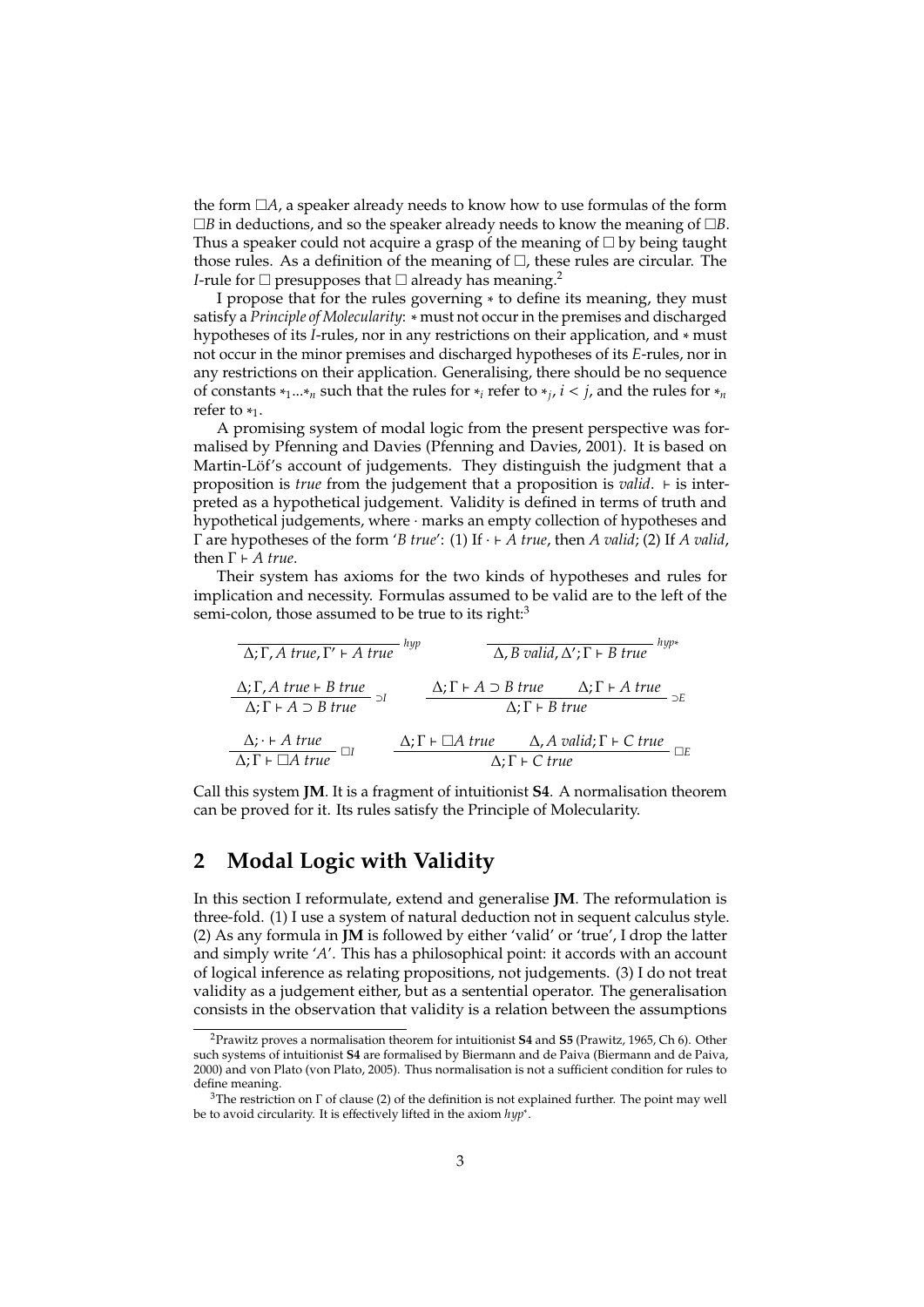and the conclusion of a deduction. The extension consists in formulating rules of inference for a higher level operator  $\vdash$  for this generalised notion of validity. The rules for  $\square$  appeal to it. **HM** extends **I** by  $\vdash$  and  $\square$ .

Formulas of level 0 are those of I extended by  $\Box$ . Formulas of level 1 are all formulas  $B_1...B_n$   $\vdash$  *A*, where  $B_1...B_n$ , *A* are formulas of level 0, for  $0 \le n$ .  $B_1...B_n \in A$  can be derived if there is a deduction of *A* from  $B_1...B_n$ . Applying an elimination rule for  $\vdash$ , this is what we should get back. We may not know how *A* was derived from *B*1...*Bn*, but as we know that there is such a deduction, the inference of *A* from  $B_1...B_n$  is valid.  $\vdash$  has the following rules:

$$
[B_1]^{i_1} \dots [B_n]^{i_n}
$$
\n
$$
\Pi
$$
\n
$$
VI: \frac{A}{B_1 \dots B_n \vdash A}^{i_1 \dots i_n} \qquad VE: \frac{B_1 \dots B_n \vdash A \qquad B_1 \qquad \dots \qquad B_n}{A}
$$

where  $B_1...B_n$ ,  $0 \le n$ , are representatives of *all* the open assumption classes of  $\Pi$ in any order (as the *B*s must be of level 0, there are no open assumptions of level 1). Vacuous discharge is allowed: a representative to the left of  $\vdash$  may belong to an empty assumption class of Π; this corresponds to Thinning.

*VI* and *VE* are generalisations of Pfenning's and Davies's definition of validity cast into rules of a system of natural deduction. Next we generalise the *I*- and *E*-rules for necessity.  $\Box$  is treated as a multi-grade constant which has one formula to its right and 0 to finite *n* formulas on its left. I abbreviate  $B_1...B_n$ by  $\Gamma$  and write  $\Gamma \vdash A$  instead of  $B_1...B_n \vdash A$  and  $[\Gamma]^{\overline{i}}$  instead of  $[B_1]^{i_1}...[B_n]^{i_n}$ . The rules for  $\Box$  are:

$$
\begin{array}{ccc}\n[\Gamma]^i & & [\Gamma \vdash A]^i \\
\Pi & & \Sigma & \Xi \\
\Box I: \frac{A}{\Gamma \Box A} & \Box E: \frac{\Gamma \Box A & & C}{C}i\n\end{array}
$$

where in  $\Box I$ , all open assumptions of level 0 of  $\Pi$  are in  $\Gamma$  (any other open assumptions are of level 1 and have the form  $\Delta \vdash B$ ). Vacuous discharge is allowed. In  $\Box E$ , *C* is a 0-level formula. I propose to read  $\Box$  as relative necessity. It expresses that there is a necessary connection between the formulas in Γ and *A*, or necessarily, *A* given Γ. <sup>4</sup> When Γ is empty, we get the usual unary necessity operator: it behaves as in intuitionist **S4**.

Maximal formulas of the form  $\Gamma \vdash A$  are removed by the following reduction step:

$$
\begin{array}{ccc}\n[B_1]^{i_1} \dots [B_n]^{i_n} & \Xi_1 & \Xi_n \\
\Pi & & \Xi_1 & [B_1] \dots [B_n] \\
\hline\n\frac{A}{B_1 \dots B_n + A} \xrightarrow{i_1 \dots i_n} & B_1 & \dots & B_n \\
\hline\nA & & \Sigma & & A \\
\Sigma\n\end{array}
$$

 $4$  For a few more thoughts on this modal notion, see (Kürbis, 2015). It should be noted that on this reading,  $\top$  is necessary relative to everything, while everything is necessary relative to ⊥: the notion of relative necessity proposed here is not a relevant relative necessity.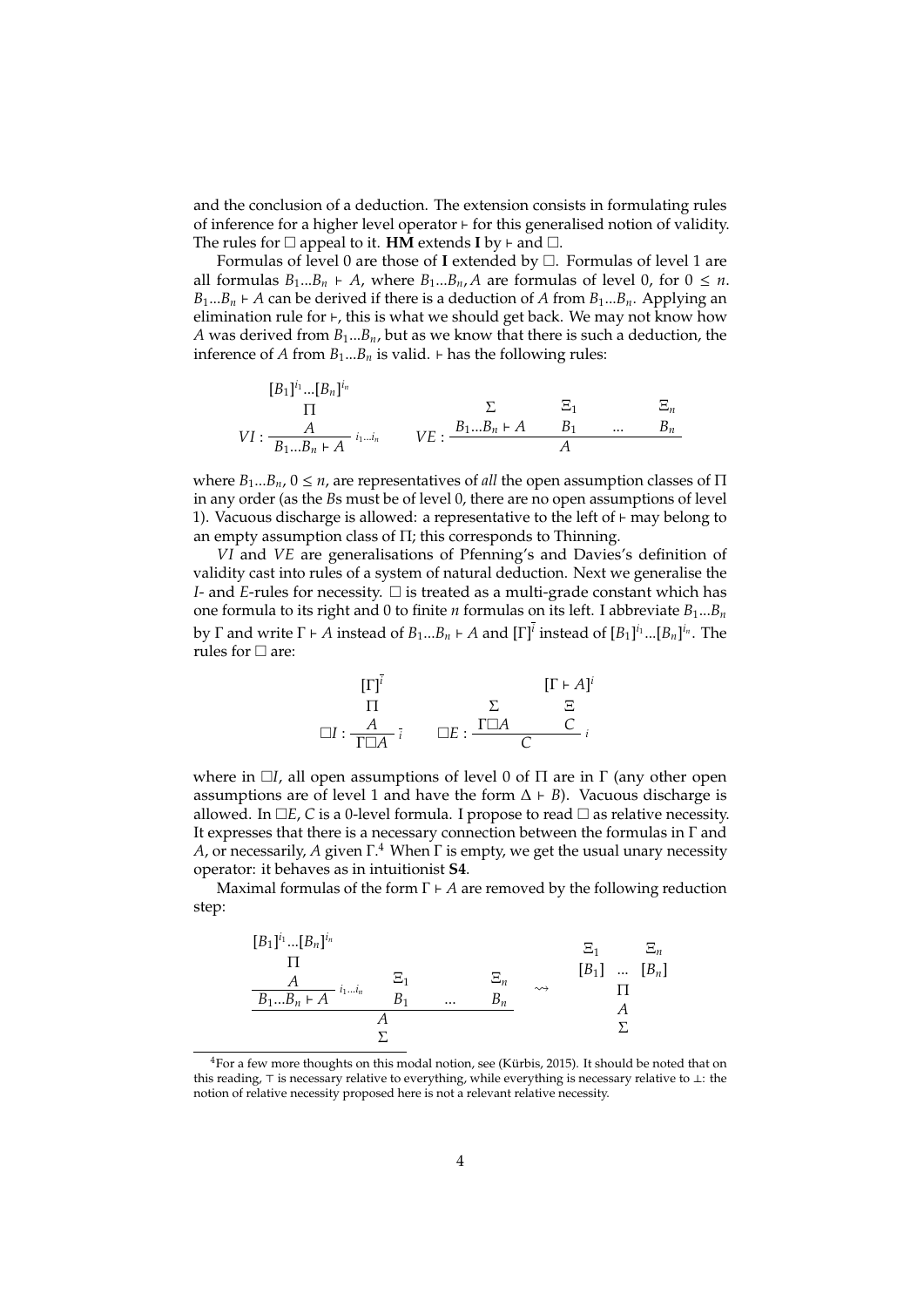The restrictions on  $VI$  and  $II$  require that all open formulas or all open 0level formulas are discharged above their premises, and hence there can be no application of these rules in  $\Pi$  below  $B_1...B_n$ , except where an assumption class  $[B]$ <sup>*i*</sup> is empty. So the transformation cannot lead to any violations of restrictions on rules in Π. Any applications of those rules also remain correct in  $Σ$ , as the reduction procedure does not introduce new open assumptions into the deduction. For essentially the same reason, Prawitz's reduction procedures for maximal formulas and segments continue to work for the constants **HM** shares with **I**.

Removing maximal formulas Γ*A* is slightly more original:



Σ are the deductions of the formulas in Γ. A maximal formula of type Γ□*A* can only occur in the context on the left, unless  $\Gamma \vdash A$  is discharged vacuously by  $\square E$ , in which case its removal is trivial. The only thing one can do with  $\Gamma \vdash A$ is to apply *VE* to it. Due to the restriction on *C* in  $\Box E$  and the formation rules for the language of **HM**, such a formula cannot be assumed and immediately discharged by a rule. Due to the restrictions on  $VI$  and  $\Box I$ , there can be no applications of these rules below the  $\Gamma$ s in  $\Pi$  (unless in the case of vacuous discharge, which is trivial): hence concluding the Γs with the deductions in  $\overline{\Sigma}$ cannot lead to violations of rules in Π. Due to the restrictions on *VI*, there can be no application of that rule below *A* in Ξ, as there is at least the open assumption  $\Gamma \vdash A$  that prevents such an application. If there is an application of  $\Box I$  in  $\Xi$ , then all open assumptions of the deductions in  $\overline{\Sigma}$  are of the form  $\Delta \vdash B$ , and hence they remain correct after the transformation. For similar reasons, applications of these rules in Θ also remain correct.

All reduction steps reduce the complexity of the deduction: a maximal segment is shortened, a maximal formula of higher degree than those that may be introduced by the reduction procedure removed. A standard induction over the complexity of deductions establishes the normalisation theorem for **HM**.

#### **3 Conclusion**

**HM** is a natural system of modal logic with higher order rules. It fulfils necessary conditions for a proof-theoretic account of the meaning of  $\Box$ . Deductions normalise. Its rules are harmonious and satisfy the molecularity principle. The meaning of  $\Box$  is given in terms of the meaning of  $\vdash$ , the meaning of which is given in terms of inferences in **I**.

**HM** generalises **JM** in introducing a more general notion of validity and allowing validities to occur as conclusions of rules. But it remains close to **JM**, in that the restrictions on *VI* and the rules for  $\Box$  are directly lifted from **JM**. A natural question is how the restrictions on *VI* could be loosened to allow further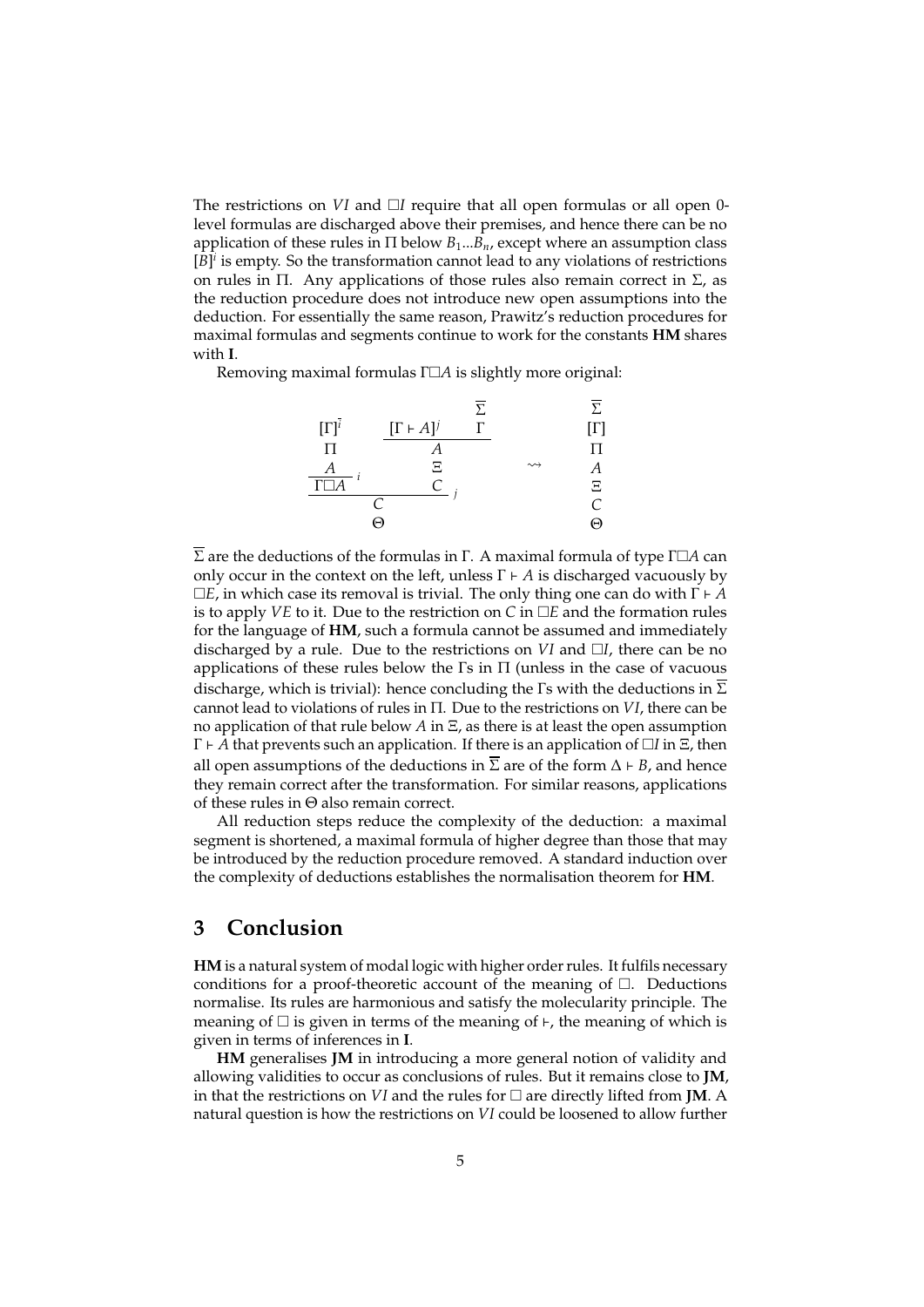ways of deriving Γ ` *A*. The restriction on *VI* blocks a derivation of a version of cut: If (1) Γ  $\vdash$  *A* and (2) Δ, *A*  $\vdash$  *C*, then (3) Γ, Δ  $\vdash$  *C*. It is possible to conclude *A* from (1) by assuming all formulas in Γ, and then to conclude *C* from (2) by assuming all formulas in ∆, but the restriction on *VI* prevents the conclusion of (3), as besides the 0-level formulas in Γ and ∆, the conclusion *C* depends on the undischarged first level formulas  $Γ$  *+ A* and  $Δ$ ,  $A$  *+ C*.

Došen proposes systems of higher order sequents for intuitionist and classical **S4** and **S5** (see (Došen, 1985), (Došen, 1986)), in which, he explains,  $\Box A$  means '*A* is assumed as a theorem'. This sounds similar to Pfenning's and Davies's account of modality. Došen's system implements a stricter distinction of levels of formulas and rules than HM. To the left and right of Došen's turnstile of level 2, there must be formulas of level 1, not of level 1 or 0. Thus transposed into a system of natural deduction, Došen's rules for  $\Box$ , which are of level 2, would require premises and conclusions of level 1. These rules are derivable using present the rules if *VI* may also be applied when all assumptions on which its premise depends are of level 1, i.e. of form  $\Delta \vdash C$ . Furthermore, with the restriction on *VI* so loosened that amongst the assumptions on which its premise depends there may be formulas of level 1, the version of cut mentioned in the previous paragraph becomes derivable. Modifying **HM** is an avenue for further research.

### **References**

- Biermann, G. M. and V. C. V. de Paiva (2000). On an intuitionistic modal logic. *Studia Logica 65*, 383–416.
- Došen, K. (1985). Sequent-systems for modal logic. The Journal of Symbolic *Logic 50*(1), 149–168.
- Došen, K. (1986). Higher-level sequent systems for intuitionistic modal logic. *Publications der L'Institut Math´ematique 38*(53), 3–12.
- Dummett, M. (1993a). *The Logical Basis of Metaphysics*. Cambridge, Mass.: Harvard University Press.
- Dummett, M. (1993b). What is a theory of meaning? (I). In *The Seas of Language*, pp. 1–33. Oxford: Clarendon.
- Dummett, M. (1993c). What is a theory of meaning? (II). In *The Seas of Language*, pp. 34–93. Oxford: Clarendon.
- Kürbis, N. (2015). Proof-theoretic semantics, a problem with negation and prospects for modality. *The Journal of Philosophical Logic 44*, 713–727.
- Kürbis, N. (2019). Proof and Falsity. A Logical Investigation. Cambridge University Press.
- Pfenning, F. and R. Davies (2001). A judgemental reconstruction of modal logic. *Mathematical Structures in Computer Science 11*, 511–540.
- Prawitz, D. (1965). *Natural Deduction*. Stockholm, Göteborg, Uppsala: Almqvist and Wiksell.
- Prawitz, D. (1987). Dummett on a theory of meaning and its impact on logic. In B. Taylor (Ed.), *Michael Dummett: Contributions to Philosophy*, pp. 117–165. Dordrecht: Nijhoff.
- Prawitz, D. (1994). Meaning theory and anti-realism. In B. McGuiness (Ed.), *The Philosophy of Michael Dummett*, pp. 79–89. Dordrecht: Kluwer.